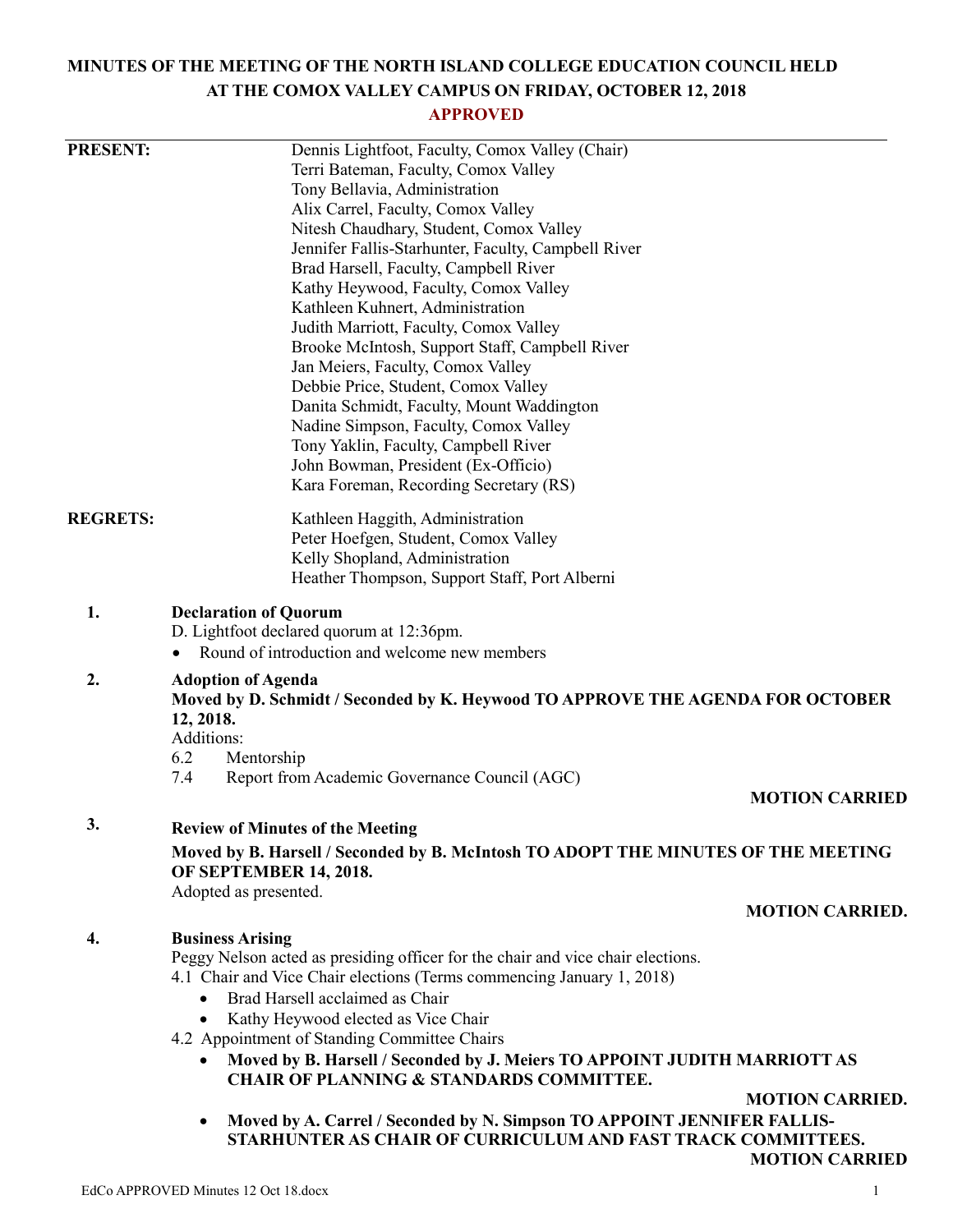- 4.3 Confirmation of Standing Committee members
	- Current committee members were confirmed
- 4.4 Call for new members of Standing Committees

### *Planning & Standards Committee*

- Terry Bateman
- Brooke McIntosh

# *Curriculum Committee*

- Debbie Price
- It was noted that a staff member from student advising would be beneficial.

# *Fast Track Committee*

- Nadine Simpson
- Judith Marriott
- Debbie Price
- Terry Bateman
- Alix Carrel

# **5. Committee Reports**

### **5.1** *Education Council Chair Update/Information*

D. Lightfoot reviewed his report; *Report Highlights*

- Met with Senior Education Team (SET) meeting to discuss findings of consultant's report on EdCo/Curric processes.
	- Vice Chair, B. Harsell, attended AGC meeting on chair's behalf. (Report in item 7.4)

# **5.2** *Planning and Standards Committee*

Minutes of 21 Sep 2018

K. Kuhnert stated that the committee reviewed two policies:

- Policy 3-07 New Program Approval had a minor change and was then posted for community feedback. She anticipates it will come to EdCo in November for approval.
- Committee did a first review of the Program Review policy. It will go to SET and Senior Leadership Team (SLT) before returning to the committee for further review. She anticipates it will come to EdCo sometime in the new year.
- The committee will also be reviewing additional policies this fall; Academic Standards and Progression, Admissions, and Registration.
- **5.3** *Fast Track Committee -* No meeting

# **5.4** *Curriculum Committee*

# **Minutes of 28 Sep 2018**

# **5.4.1 Course Revision – GEO 111 Environment, Society and Sustainability**

### **Moved by T. Bellavia / Seconded by A. Carrel TO APPROVE THE COURSE REVISION.**

# **EFFECTIVE/START DATE: FA 2019**

# *Discussion:*

Concern was expressed about:

- 1. using a sliding scale in evaluations and
- 2. the size of the range of percentage differences

It was noted that other institutions are using sliding scales in their evaluation methods.

**It was agreed** that this item be postponed until the next meeting pending research findings from the registrar's office on the use of sliding scales at other institutions.

# **Recommended Revisions:**

*Prerequisites:*

• Add English 12 First Peoples?

*Learning Outcomes:*

- #5; "examine" not measurable; suggest different verb *Student Evaluation:*
	- Clarify exam percentages (together  $= 40-45\%$ ?)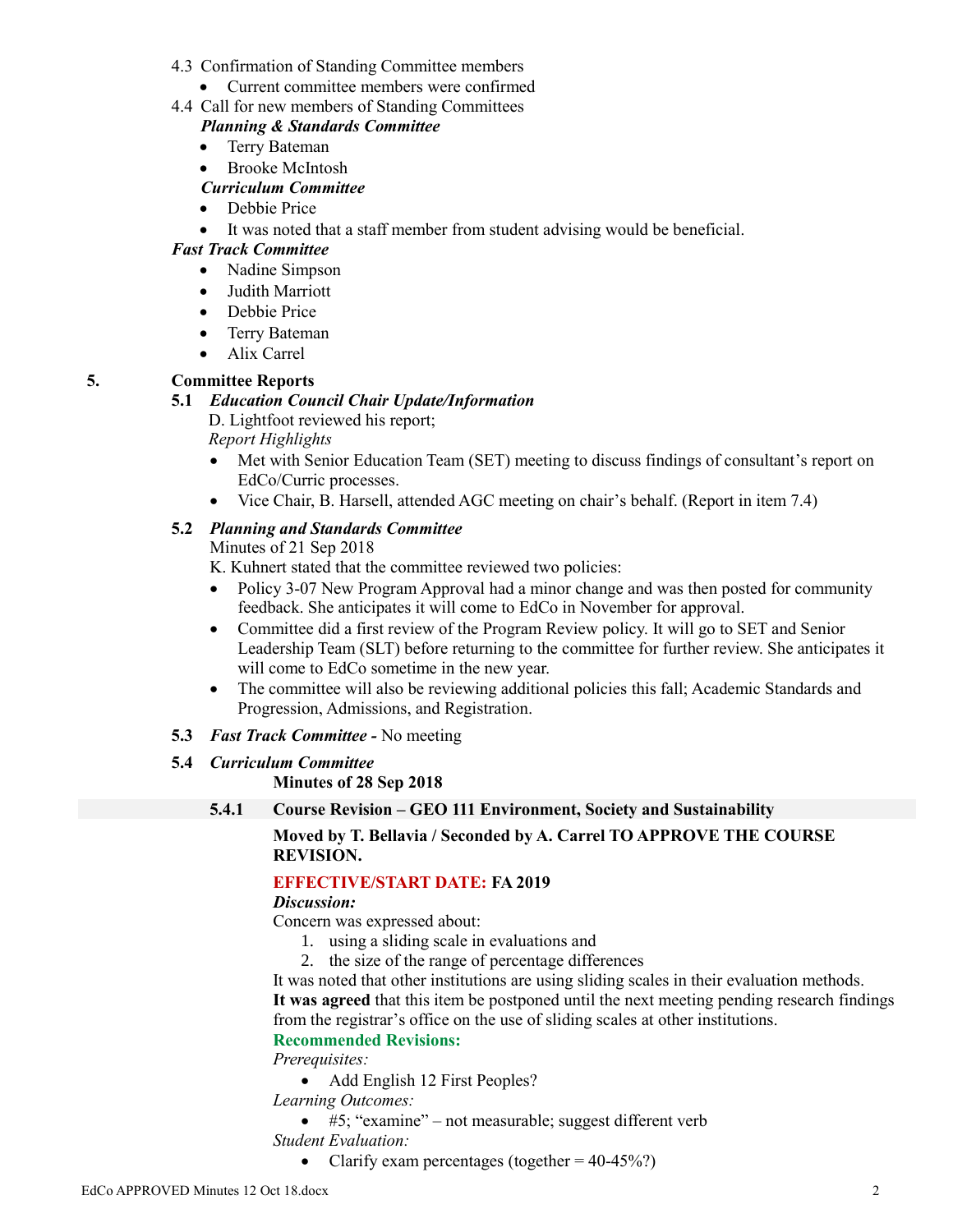*Demonstrated competencies;* contribution to group work and attendance (how will these be measured?)

#### **Action Item:**

Registrar's office will conduct further research on sliding scales at other institutions and bring to next meeting.

Chair will advise department of concerns and recommend they attend the next meeting.

**MOTION POSTPONED.**

#### **5.4.2 Items 5.4.2 – 5.4.5 were bundled together**

**Moved by T. Bellavia / Seconded by B. McIntosh TO APPROVE THE COURSE REVISIONS TO FRE 100, 101, 120 and 121.**

**Course Revision – FRE 100 French: Motifs I EFFECTIVE/START DATE: FA 2019** *Discussion:* As noted below. **Recommended Revisions: (RS)** *Learning Outcomes: (on all 4 courses)* #4. "Engage in short exchanges in French…"

- **5.4.3 Course Revision – FRE 101 French: Motifs II**
- **5.4.4 Course Revision – FRE 120 French: Motifs III**
- **5.4.5 Course Revision – FRE 121 French: Motifs IV**

**MOTION CARRIED.**

# **5.4.6 New Program – Culinary Business Operations Advanced Diploma**

### **Moved by T. Bellavia / Seconded by B. Harsell TO APPROVE THE NEW PROGRAM.**

#### **EFFECTIVE/START DATE: FA 2019**

*Discussion:*

As noted below.

#### **Revisions Required:**

Ensure SRO omnibus program language changes *Program Requirements*

- $\bullet$  Add ENG 166
- Change PCA 313 title to Culinary Cooperative Education Term
- *Admission Requirements*
	- Updated information provided

*Completion Requirements*

- Clarify course percentages
- *Completion Timelines*

 $\bullet$  1<sup>st</sup> bullet, fix "coop"

- *Prospective Students*
	- typo

#### **MOTION POSTPONED.**

| 5.4.7  | Items $5.4.7 - 5.4.14$ were bundled together                                                                                                                    |
|--------|-----------------------------------------------------------------------------------------------------------------------------------------------------------------|
|        | Moved by T. Bellavia / Seconded by B. Harsell TO APPROVE THE NEW COURSES<br>PCA 301, 302, 303, 304, 305, 306, 307, 308.<br><b>EFFECTIVE/START DATE: FA 2019</b> |
|        | New Course – PCA 301 Occupational Skills and Industry Standards Advanced                                                                                        |
| 5.4.8  | <b>New Course – PCA 302 Protein Cookery Advanced</b>                                                                                                            |
| 5.4.9  | New Course – PCA 303 Regional Cuisine and Beverages                                                                                                             |
| 5.4.10 | <b>New Course – PCA 304 Current Trends and International Flavours</b>                                                                                           |
| 5.4.11 | New Course – PCA 305 Advanced Pastry, Cake and Dessert Production                                                                                               |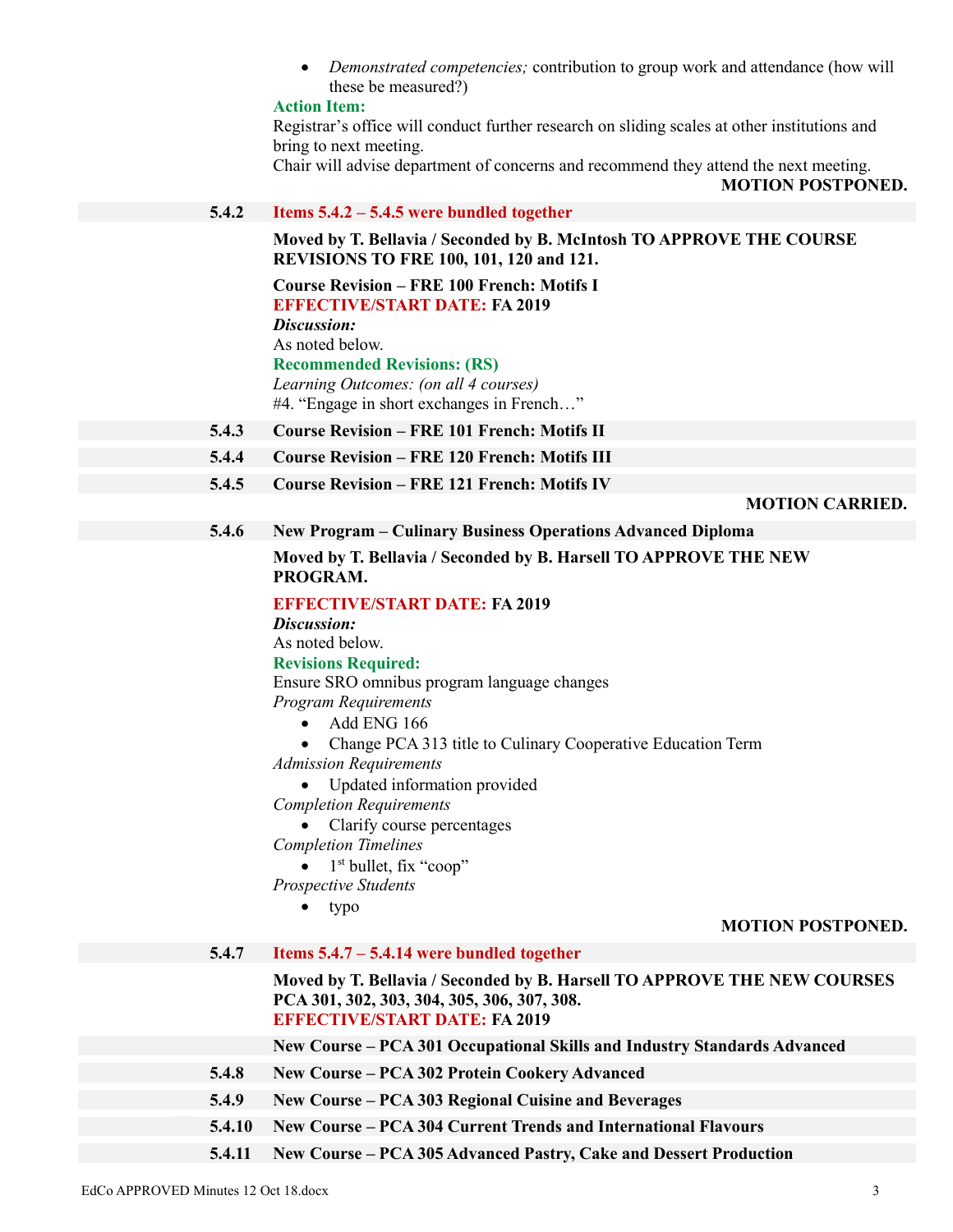### **5.4.12 New Course – PCA 306 Artisanal Bread Making**

**5.4.13 New Course – PCA 307 Buffet Presentation and Charcuterie**

# **5.4.14 New Course – PCA 308 Foodservice Production and Operations**

#### **MOTION CARRIED.**

### **5.4.15 New Course – PCA 313 Culinary Work Placement – Advanced Diploma**

### **EFFECTIVE/START DATE: FA 2019**

### *Discussion:*

It was confirmed that students will receive assistance in finding work placements. **Revisions Required:**

*#10 Course Title:* change to Culinary Cooperative Education Work Term Find and replace "work term" and "work placement term" with "cooperative education work term."

#### **MOTION POSTPONED.**

### **5.4.16 Course Revision – AQT 120 Strategies for Success**

**Moved by T. Bellavia / Seconded by T. Bateman TO APPROVE THE COURSE REVISION.**

### **EFFECTIVE/START DATE: FA 2019**

*Discussion:* Course name will remain the same.

### **Revisions Required:**

*Description:* remove "culturally"

*Learning Outcome #6;* not measurable

*Student Evaluation;* clarify "demonstrated competencies…" with measurable examples *Instructor Qualifications*: remove duplicated text *Course Rev-form*; fix course title

#### **MOTION CARRIED.**

**MOTION POSTPONED.**

### **5.4.17 Items 5.4.17 – 5.4.21 were bundled together**

**Course Revision – CHE 051 College Preparatory Chemistry I**

**Moved by T. Bellavia / Seconded by K. Heywood TO APPROVE THE COURSE REVISIONS CHE 051, 060, 152, 200 and 201.**

### **EFFECTIVE/START DATE: FA 2019**

#### *Discussion:*

Concern was expressed about the different evaluation percentages for Distance and Scheduled course versions. (sliding scale)

**It was agreed** that the original motion be amended to exclude CHE 051.

### **Moved by B. Harsell / Seconded by N. Simpson TO APPROVE THE COURSE REVISION TO CHE 051.**

After discussion, **it was agreed** that the motion to approve CHE 051 be postponed until the next meeting pending confirmation from the department that they want to maintain this evaluation structure.

### **Action Item:**

Chair will advise department of concerns and recommend they attend the next meeting.

### **5.4.18 Items 5.4.18 – 5.4.21 were bundled together**

**Moved by T. Bellavia / Seconded by T. Bateman TO APPROVE THE COURSE REVISIONS CHE 060, 152, 200, and 201.**

**Course Revision – CHE 060 College Preparatory Chemistry II EFFECTIVE/START DATE: FA 2019** *Discussion:* As noted below.

**Revisions Required: (RS)** Learning Outcomes; "Guide" not "Handbook"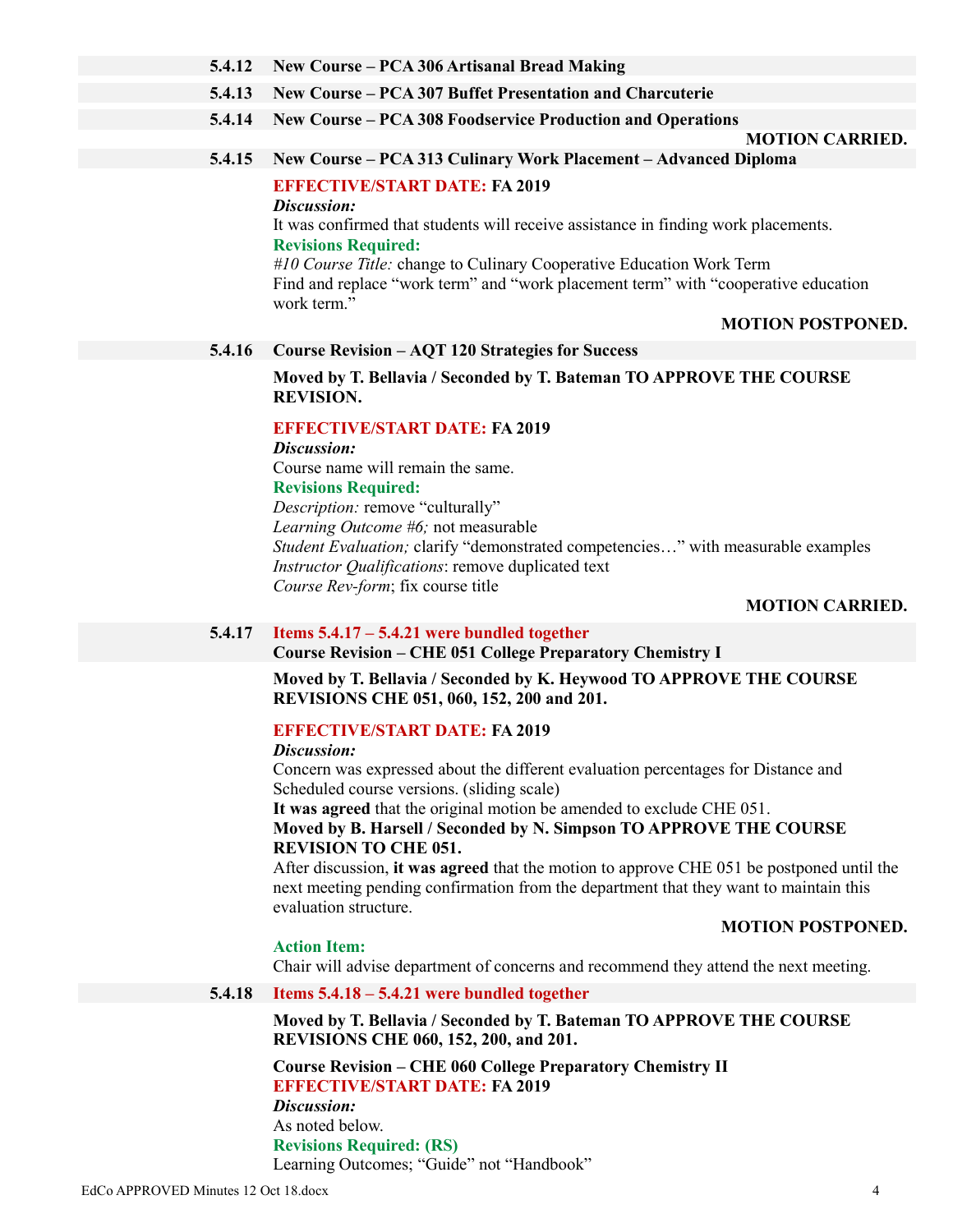**Moved by B. Harsell / Seconded by B. McIntosh TO SUPPORT THE MEMO GOING FORWARD TO SET.**

**MOTION CARRIED.**

# **5.4.19 Course Revision – CHE 152 Engineering Chemistry**

**5.4.20 Course Revision – CHE 200 Organic Chemistry I**

# **Revisions Required: (RS)**

- Description; consistent use of roman numerals
- "first of two…"
- Remove dash

# **5.4.21 Course Revision – CHE 201 Organic Chemistry II**

# **MOTION CARRIED.**

# **5.4.22 Course Revision – MAT 115 Introduction to Statistics**

**Moved by T. Bellavia / Seconded by B. McIntosh TO APPROVE THE COURSE REVISION.**

**EFFECTIVE/START DATE: FA 2019** *Discussion:*

None.

# **MOTION CARRIED.**

# **5.4.23 New Course – MAT 214 Calculus IV**

**Moved by T. Bellavia / Seconded by J. Fallis-Starhunter TO APPROVE THE NEW COURSE.**

# **EFFECTIVE/START DATE: FA 2019**

*Discussion:*

As noted below.

**Revisions Required: (RS)**

# Description: typo

Learning Outcome #5: "demonstrate understanding of…"

#13: change to "Derive first and second order differential equations from physical systems." **MOTION CARRIED.**

# **5.4.24 Items 5.4.24 – 5.4.25 were bundled.**

# **Moved by T. Bellavia / Seconded by B. Harsell TO APPROVE THE COURSE REVISIONS TO ENG 202 and 203.**

# **Course Revision – ENG 202 A Survey of English Literature I EFFECTIVE/START DATE: FA 2019**

# *Discussion:*

Concern was expressed about including the exception of ENG 104 as it seems to disadvantage NIC students.

**It was agreed** that the motion be postponed until the next meeting pending feedback from the department.

# **5.4.25 Course Revision – ENG 203 A Survey of English Literature II**

# **MOTION POSTPONED.**

# **Action Item:**

Chair will advise department of concerns and recommend they attend the next meeting.

# **6. New Business**

# **6.1 Memo to Senior Education Team (SET)**

D. Lightfoot stated that SET requested a memo from Education Council advising that the purchase of curriculum software is a priority. He requested feedback on the draft memo provided. Suggested edits were accepted.

He also noted that this software has received buy-in from other stakeholder departments who will also benefit from the software.

# EdCo APPROVED Minutes 12 Oct 18.docx 5